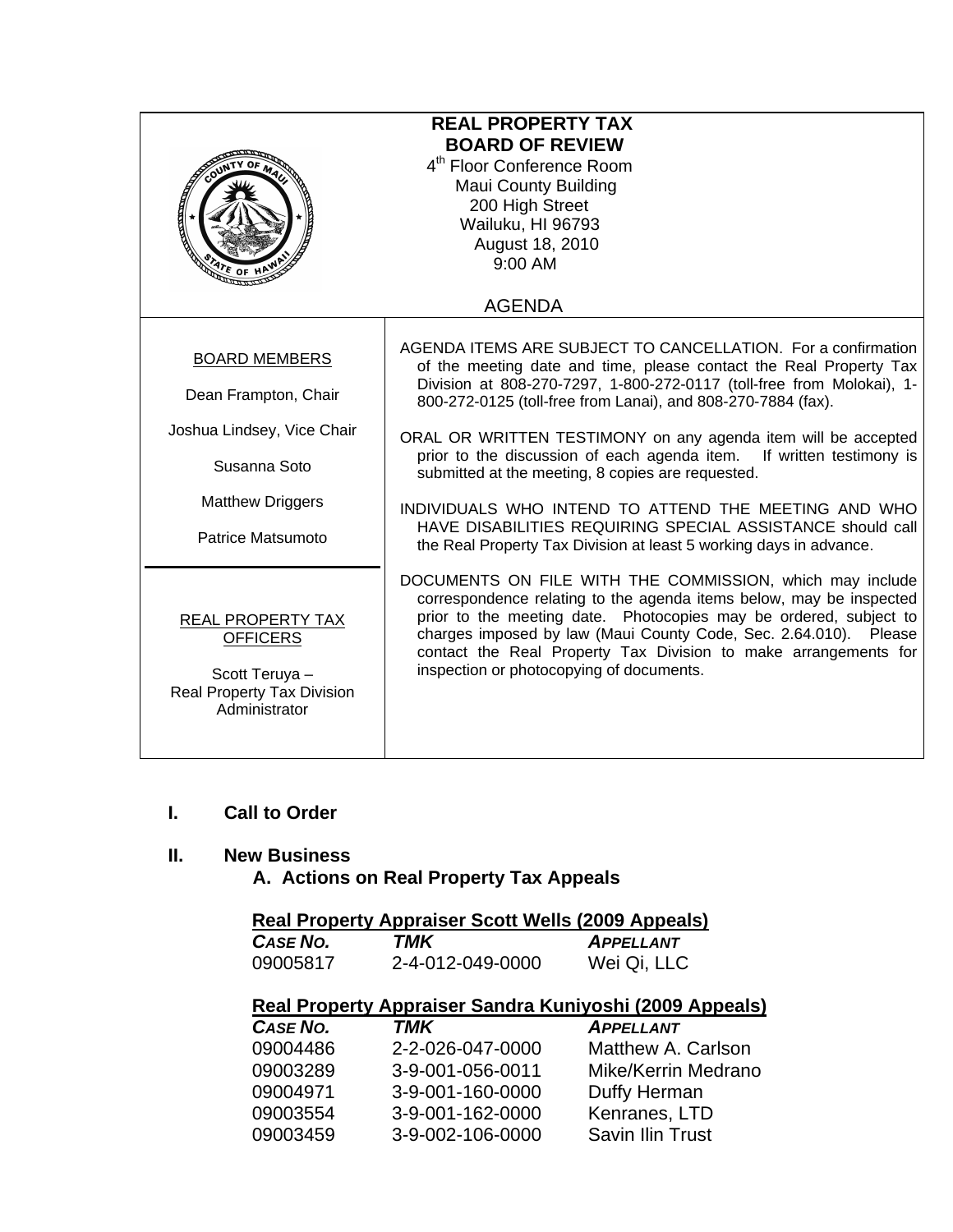#### **Real Property Appraiser Sandra Kuniyoshi (2009 Appeals cont'd)**

|                 |                                                            | <u>kai Froperty Appraiser Jahura Kuniyoshi (2009 Appeais cont uj</u> |
|-----------------|------------------------------------------------------------|----------------------------------------------------------------------|
| <b>CASE NO.</b> | TMK                                                        | <b>APPELLANT</b>                                                     |
| 09003453        | 3-9-002-107-0000                                           | <b>Savin Ilin Trust</b>                                              |
| 09005833        | 3-9-003-001-0020                                           | Allan R. Tashjian                                                    |
| 09003502        | 3-9-003-001-0035                                           | <b>Paul Harold Lawrence</b>                                          |
| 09004148        | 3-9-004-004-0081                                           | Norman/Barbara Savage                                                |
| 09002848        | 3-9-004-004-0199                                           | <b>Paul Stassinos</b>                                                |
| 09003482        | 3-9-004-004-0296                                           | John M. Stevens                                                      |
| 09003553        | 3-9-004-004-0300                                           | Roger Light                                                          |
| 09005024        | 3-9-004-004-0322                                           | <b>Brian Langemeier</b>                                              |
| 09002760        | 3-9-004-004-0326                                           | Daniel L. Barthel                                                    |
| 09002759        | 3-9-004-004-0367                                           | Ernest/Dorthea Hoagland                                              |
| 09002815        | 3-9-004-004-0368                                           | George/Laurel Stanford                                               |
| 09002686        | 3-9-004-004-0369                                           | <b>Thomas Scarberry</b>                                              |
| 09002753        | 3-9-004-004-0386                                           | Steven R. Miller                                                     |
| 09004518        | 3-9-004-004-0424                                           | Amy C. Tam, Trustee                                                  |
| 09005018        | 3-9-004-005-0026                                           | Nicholas Popovici                                                    |
| 09005878        | 3-9-004-005-0211                                           | Nicholas Popovici                                                    |
| 09002743        | 3-9-004-005-0127                                           | Kim/Kee                                                              |
| 09003551        | 3-9-004-005-0195                                           | Mark/Rebecca Collins                                                 |
| 09003364        | 3-9-004-005-0213                                           | Anthony M. Razny                                                     |
| 09003255        | 3-9-004-081-0067                                           | Edean 2005 Trust                                                     |
| 09002858        | 3-9-004-081-0088                                           | <b>John Toussaint</b>                                                |
| 09002909        | 3-9-004-081-0096                                           | Yacna/Zenthner                                                       |
| 09003122        | 3-9-004-082-0024                                           | Kasper/Bochinski                                                     |
| 09003126        | 3-9-004-082-0039                                           | Chi-Sheng Chiang                                                     |
| 09002845        | 3-9-004-082-0048                                           | Lynette M. Pendergast Trust                                          |
| 09005894        | 3-9-004-082-0070                                           | Jon/Virginia Wadkins                                                 |
| 09002696        | 3-9-004-097-0058                                           | <b>James Creasy</b>                                                  |
| 09006151        | 3-9-004-008-0008                                           | Albert/Elspeth Sellar                                                |
| 09002731        | 3-9-004-098-0010                                           | <b>Thomas Croly</b>                                                  |
| 09003174        | 3-9-004-098-0012                                           | Patricia E. Sanders                                                  |
| 09003293        | 3-9-004-098-0014                                           | Robert B. Petroski                                                   |
| 09003119        | 3-9-004-098-0055                                           | Roger/Carolyn Vares                                                  |
|                 | <b>Real Property Appraiser Grant Nakama (2009 Appeals)</b> |                                                                      |
| CASE NO.        | <b>TMK</b>                                                 | <b>APPELLANT</b>                                                     |
| 09002713        | 2-6-009-024-0003                                           | <b>Robert Hilbun</b>                                                 |
| 09003363        | 3-2-013-036-0002                                           | John R. Salse                                                        |
| 09003557        | 3-2-013-043-0000                                           | Matthew, LLC                                                         |
| 09004709        | 3-2-015-084-0000                                           | Payl/Kelly Williamson                                                |

09002998 3-3-017-183-0000

09002779 3-3-017-103-0000 Alvaro Sergio Coimbra<br>09002998 3-3-017-183-0000 Audrey J. Moniz

09003503 3-5-001-070-0035 Michael D. Thoemke 09002886 3-5-001-070-0052 Sueanna Lynn Black 09003635 3-5-001-070-0090 Donald J. Fabozzi II 09004112 3-3-001-016-0000 Kehalani Holdings 09004115 3-3-001-016-0000 Kehanani Holdings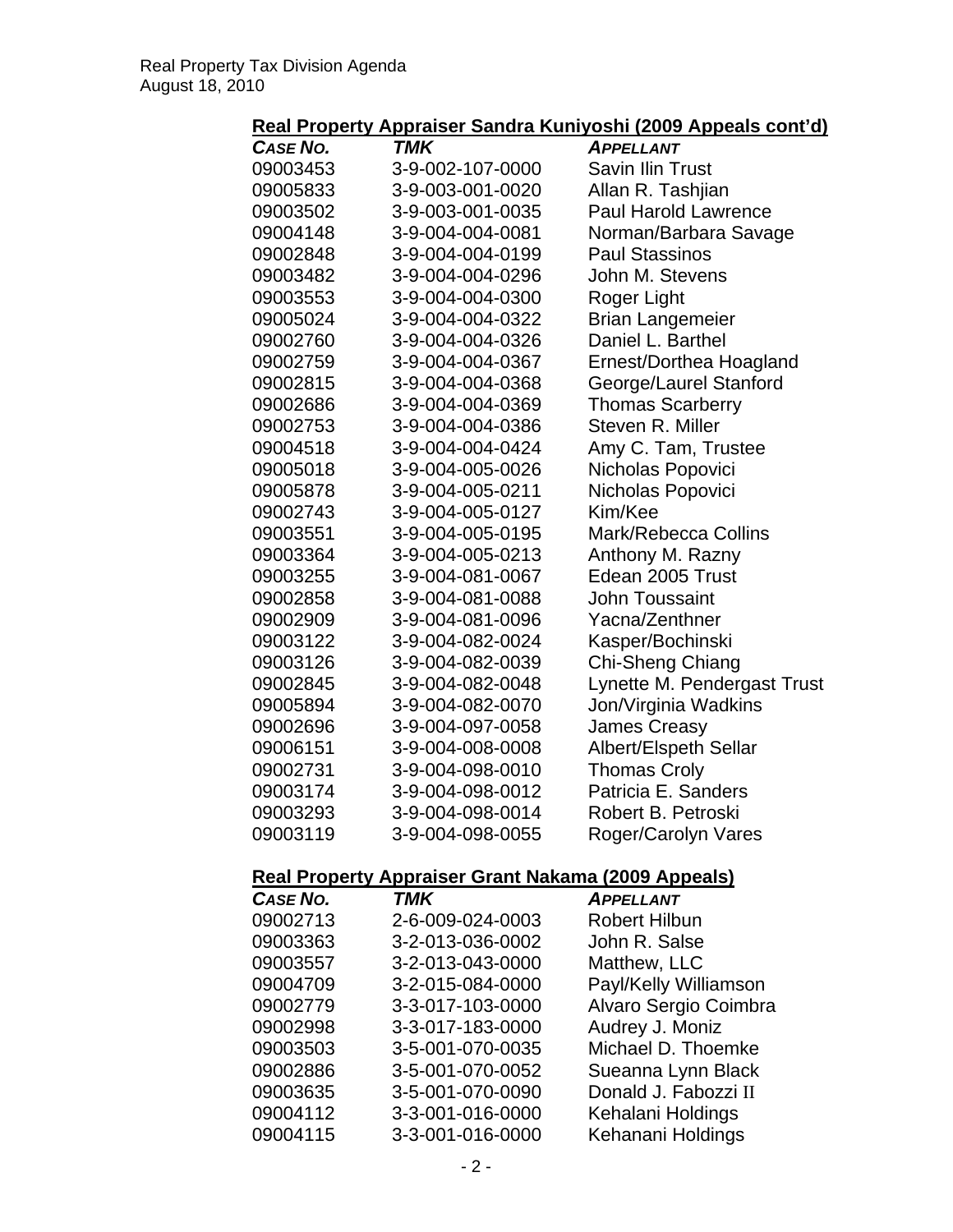## **Real Property Appraiser Grant Nakama (2009 Appeals cont'd)**

|                 |                  | <u>Kearl Toperty Appraiser Orant Nakama (2009 Appeals contra)</u> |
|-----------------|------------------|-------------------------------------------------------------------|
| <b>CASE NO.</b> | TMK              | <b>APPELLANT</b>                                                  |
| 09004106        | 3-3-001-105-0000 | kehalani Holdings                                                 |
| 09004099        | 3-5-001-075-0000 | Kehalani Mauka                                                    |
| 09003560        | 3-7-002-018-0296 | <b>Richard J. Salinas</b>                                         |
| 09002873        | 3-7-002-018-0328 | Kapiolani Lyman                                                   |
| 09003514        | 3-7-002-018-0351 | <b>Crystal Schmitt</b>                                            |
| 09004832        | 3-7-005-014-0000 | Gulsons, LLC                                                      |
| 09003644        | 3-7-007-008-0000 | A&B Properties, Inc.                                              |
| 09004539        | 3-8-001-150-0000 | Mark Sato                                                         |
| 09003588        | 3-8-002-010-0000 | Old Stable                                                        |
| 09002659        | 3-8-002-063-0000 | Martin/Paula Lenny                                                |
| 09002688        | 3-8-002-064-0000 | David/Pia Spee                                                    |
| 09002683        | 4-9-016-061-0000 | William/Maura Korbin                                              |
| 09004962        | 4-9-017-020-0015 | <b>Andrew/Linnet Lees</b>                                         |
| 09006155        | 4-9-020-002-0000 | Francis/Yolanda Hagan                                             |
| 09003271        | 4-9-020-010-0000 | Richard/Roxanne Robinson                                          |
| 09003064        | 4-9-021-002-0006 | 4B, LLC                                                           |
| 09002903        | 4-9-002-004-0001 | Diana M.L. Schochet                                               |
|                 |                  |                                                                   |
| 09002668        | 4-9-021-004-0002 | Thomas/Barbara McIntyre                                           |
| 09003613        | 4-9-021-004-0018 | <b>Stuart Edward Thea</b>                                         |
| 09002749        | 4-9-021-004-0019 | Stuart/Kathleen Marlowe                                           |
| 09002722        | 4-9-022-002-0007 | James R. Elliott                                                  |
| 09003600        | 4-9-022-002-0010 | James R. Wilharm                                                  |
| 09003788        | 4-9-022-002-0011 | Loyko Revocable Trust                                             |
| 09004078        | 4-9-022-003-0005 | <b>Chadwell/Browne</b>                                            |
| 09002798        | 4-9-022-003-0010 | <b>James Xiavier Clemens</b>                                      |
| 09006160        | 4-9-022-004-0003 | Pamela M. Soderbeck                                               |
| 09003624        | 4-9-022-004-0004 | <b>William/Ann Hines</b>                                          |
| 09002854        | 4-9-022-009-0000 | Mumford Lanai, LLC                                                |
| 09002855        | 4-9-022-010-0000 | Mumford Lanai, LLC                                                |
| 09003367        | 4-9-022-015-0005 | Robert G. Todd, Jr.                                               |
| 09005767        | 4-9-022-015-0008 | Timothy J. Ranzetta                                               |
| 09003461        | 4-9-023-015-0000 | Michael Huffington                                                |
| 09003463        | 4-9-023-016-0000 | Michaelk Huffington                                               |
| 09004927        | 4-9-006-031-0000 | Castle & Cooke Resorts, LLC                                       |
| 09004929        | 4-9-006-034-0000 | Castle & Cooke Resorts, LLC                                       |
| 09004931        | 4-9-006-042-0000 | Castle & Cooke Resorts, LLC                                       |
| 09005001        | 4-9-006-043-0000 | Castle & Cooke Resorts, LLC                                       |
| 09005008        | 4-9-006-054-0000 | Castle & Cooke Resorts, LLC                                       |
| 09005013        | 4-9-006-064-0000 | Castle & Cooke Resorts, LLC                                       |
| 09005032        | 4-9-011-001-0000 | Castle & Cooke Resorts, LLC                                       |
| 09005020        | 4-9-011-001-0000 | Castle & Cooke Resorts, LLC(Comm)                                 |
| 09005025        | 4-9-011-003-0000 | Castle & Cooke Resorts, LLC(Hotel)                                |
| 09005080        | 4-9-012-001-0000 | Castle & Cooke Resorts, LLC                                       |
| 09005086        | 4-9-013-034-0000 | Castle & Cooke Resorts, LLC                                       |
| 09005097        | 4-9-016-001-0000 | Castle & Cooke Resorts, LLC                                       |
| 09005104        | 4-9-016-002-0000 | Castle & Cooke Resorts, LLC                                       |
|                 |                  |                                                                   |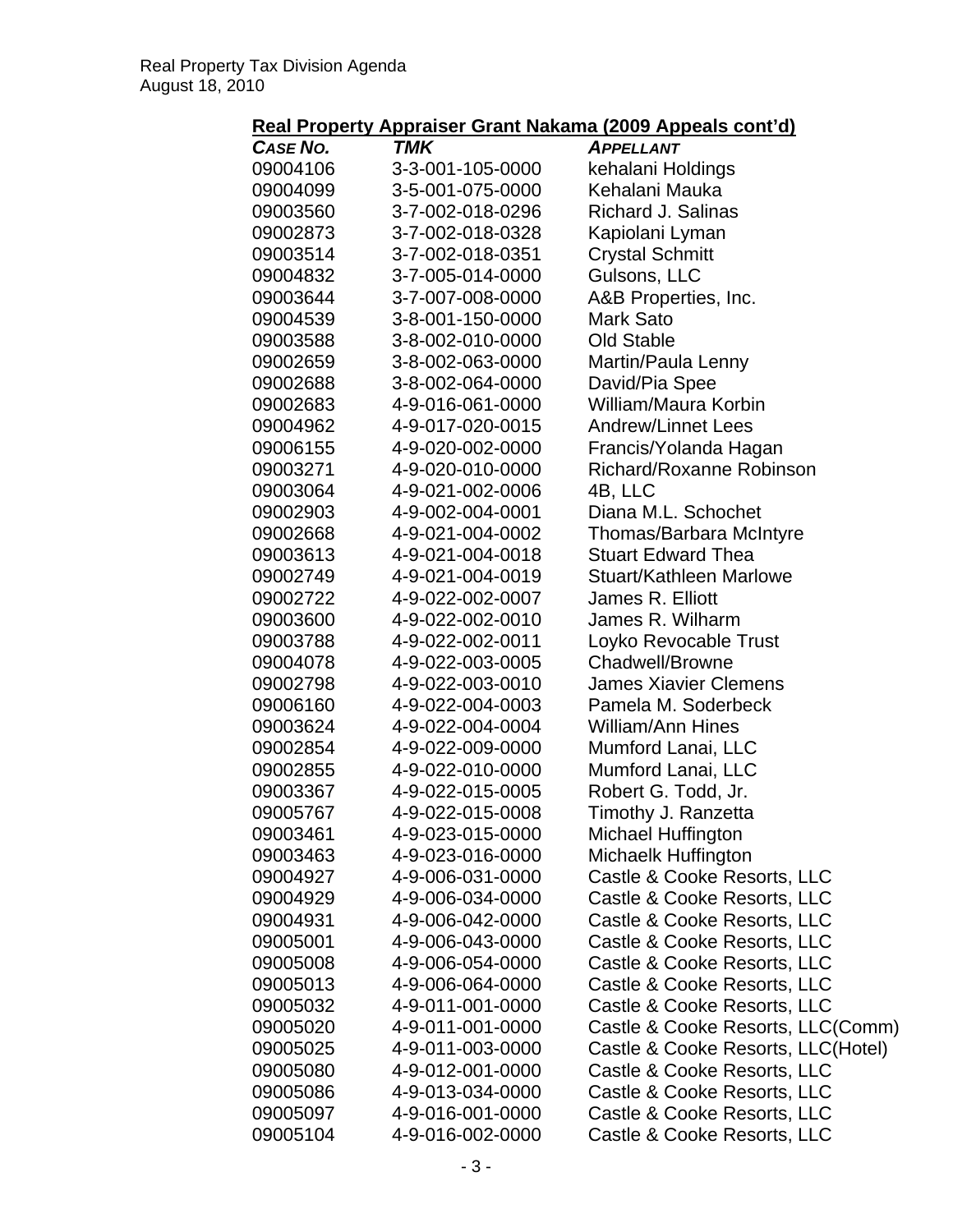## **Real Property Appraiser Grant Nakama (2009 Appeals cont'd)**

| <b>CASE NO.</b>                                           | <b>TMK</b>       | <b>APPELLANT</b>                      |
|-----------------------------------------------------------|------------------|---------------------------------------|
| 09005112                                                  | 4-9-016-006-0000 | Castle & Cooke Resorts, LLC           |
| 09005119                                                  | 4-9-016-008-0000 | Castle & Cooke Resorts, LLC           |
| 09005129                                                  | 4-9-016-009-0000 | Castle & Cooke Resorts, LLC           |
| 09005146                                                  | 4-9-016-010-0000 | Castle & Cooke Resorts, LLC           |
| 09005164                                                  | 4-9-016-011-0000 | Castle & Cooke Resorts, LLC           |
| 09005177                                                  | 4-9-016-012-0000 | Castle & Cooke Resorts, LLC           |
| 09005187                                                  | 4-9-016-003-0000 | Castle & Cooke Resorts, LLC           |
| 09005200                                                  | 4-9-016-033-0000 | Castle & Cooke Resorts, LLC           |
| 09005212                                                  | 4-9-016-035-0000 | Castle & Cooke Resorts, LLC           |
| 09005224                                                  | 4-9-016-036-0000 | Castle & Cooke Resorts, LLC           |
| 09005382                                                  | 4-9-016-042-0000 | Castle & Cooke Resorts, LLC           |
| 09004383                                                  | 4-9-016-044-0000 | Castle & Cooke Resorts, LLC           |
| 09005387                                                  | 4-9-016-046-0000 | Castle & Cooke Resorts, LLC           |
| 09005400                                                  | 4-9-016-101-0000 | Castle & Cooke Resorts, LLC           |
| 09005439                                                  | 4-9-016-103-0000 | Castle & Cooke Resorts, LLC           |
| 09005492                                                  | 4-9-016-126-0000 | Castle & Cooke Resorts, LLC           |
| 09005463                                                  | 4-9-016-127-0000 | Castle & Cooke Resorts, LLC           |
| 09005495                                                  | 4-9-018-002-0000 | Castle & Cooke Resorts, LLC(Cons)     |
| 09005476                                                  | 4-9-018-002-0000 | Castle & Cooke Resorts, LLC(Improved) |
| 09005505                                                  | 4-9-018-003-0000 | Castle & Cooke Resorts, LLC           |
| 09005527                                                  | 4-9-022-012-0000 | Castle & Cooke Resorts, LLC           |
| 09005537                                                  | 4-9-023-002-0000 | Castle & Cooke Resorts, LLC           |
| 09005540                                                  | 4-9-023-003-0000 | Castle & Cooke Resorts, LLC           |
| 09005551                                                  | 4-9-023-018-0000 | Castle & Cooke Resorts, LLC           |
| 09004927                                                  | 4-9-006-031-0000 | Castle & Cooke Resorts, LLC           |
| 09004927                                                  | 4-9-006-031-0000 | Castle & Cooke Resorts, LLC           |
| 09004927                                                  | 4-9-006-031-0000 | Castle & Cooke Resorts, LLC           |
| 09004927                                                  | 4-9-006-031-0000 | Castle & Cooke Resorts, LLC           |
| 09004927                                                  | 4-9-006-031-0000 | Castle & Cooke Resorts, LLC           |
| 09004927                                                  | 4-9-006-031-0000 | Castle & Cooke Resorts, LLC           |
|                                                           |                  |                                       |
| <b>Real Property Appraiser Edward Pa'a (2009 Appeals)</b> |                  |                                       |
| <b>CASE NO.</b>                                           | <b>TMK</b>       | <b>APPELLANT</b>                      |
| 08001469                                                  | 3-9-004-004-0368 | George/Laurel Stanford                |
| 09002700                                                  | 4-3-003-017-0011 | David/Sharon Morales                  |
| <u> 00002704</u>                                          | LO AND ALT ANLE  | Coorge D. Johnston                    |

| UOUU 1409 | <u> 2-9-004-004-0300</u> | Ocuige/Laurer Stamblu        |
|-----------|--------------------------|------------------------------|
| 09002700  | 4-3-003-017-0011         | David/Sharon Morales         |
| 09002704  | 4-3-003-017-0016         | George R. Johnston           |
| 09002728  | 4-3-003-017-0017         | <b>Reinee/Mark Gotschalk</b> |
| 09003123  | 4-3-003-017-0020         | J. R. Farley                 |
| 09004483  | 4-3-003-017-0022         | James L. Pelkey              |
| 09002735  | 4-3-003-017-0024         | Richard O. Gode              |
| 09002966  | 4-3-003-017-0024         | <b>West Family Trust</b>     |
| 09002846  | 4-3-003-017-0026         | <b>Arledge Family Trust</b>  |
| 09002755  | 4-3-003-017-0028         | David J. Venderley           |
| 09005903  | 4-3-016-006-0030         | John R. Dunning              |
| 09005917  | 4-3-016-006-0079         | John R. Dunning              |
| 09005026  | 4-5-001-036-0000         | <b>BRJ Lahainaluna, LLC</b>  |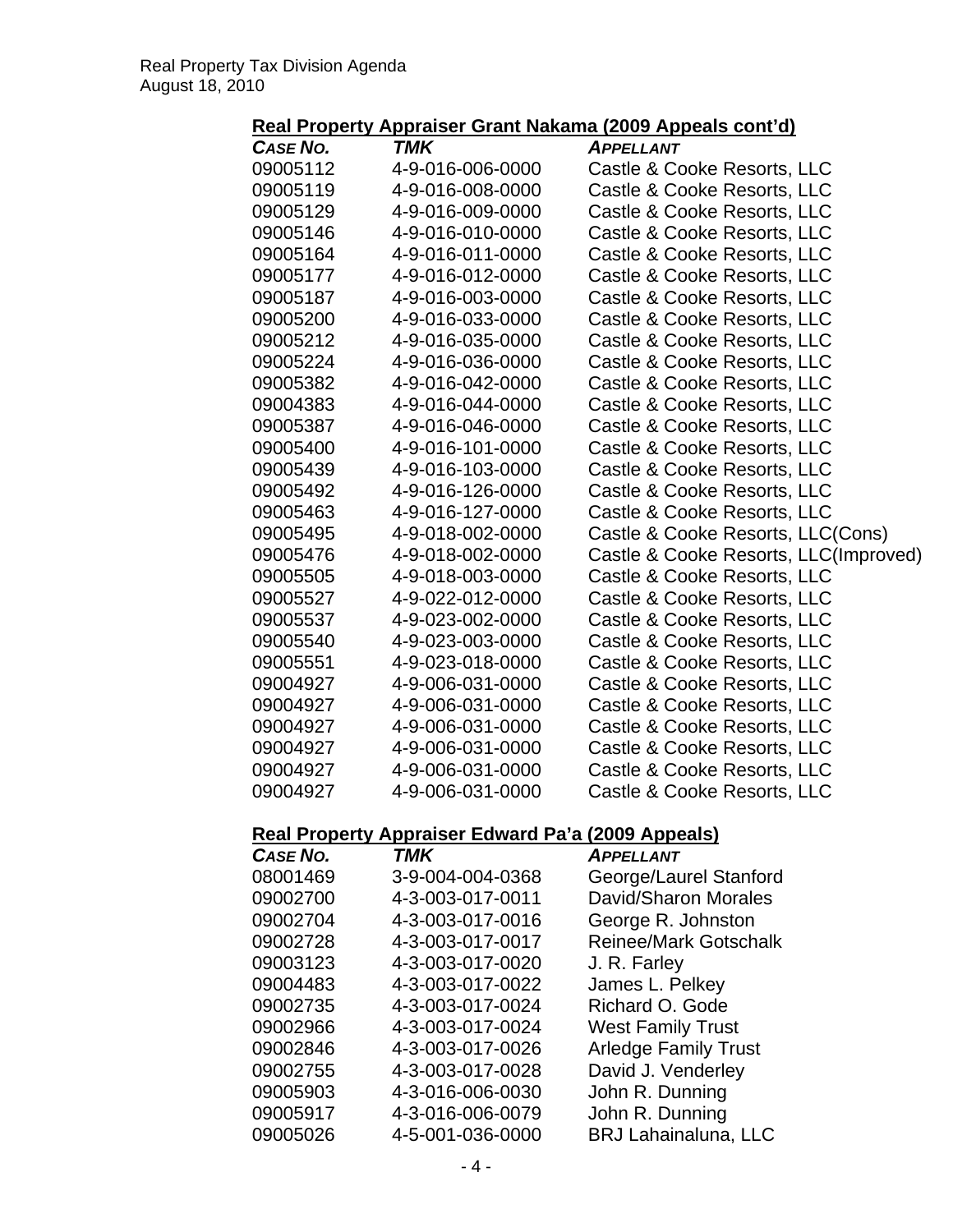# **Real Property Appraiser Edward Pa'a (2009 Appeals cont'd)**

| CASE NO. | TMK              | <b>APPELLANT</b>             |
|----------|------------------|------------------------------|
| 09004774 | 4-5-001-044-0000 | Barbara J. Wiggins           |
| 09004497 | 4-5-004-032-0000 | Ruth T. N. Griffith          |
| 07000775 | 4-5-003-009-0013 | <b>Stanley G. Dunn Trust</b> |

#### **Real Property Appraiser Lewis Dela Cruz (2009 Appeals)**

| <b>CASE NO.</b> | TMK              | <b>APPELLANT</b>                   |
|-----------------|------------------|------------------------------------|
| 00902689        | 4-3-008-001-0007 | Donald L. Barnett                  |
| 09002687        | 4-3-008-001-0023 | Donald L. Barnett                  |
| 09004953        | 4-3-008-001-0031 | <b>Erickson Family Revoc Trust</b> |
| 09003070        | 4-3-008-004-0002 | <b>Susan Daniell</b>               |
| 09002703        | 4-3-008-005-0021 | Mark A. De Colibus                 |
| 09006120        | 4-3-008-005-0025 | James A. Tiemstra                  |
| 09003214        | 4-3-008-005-0060 | Patti J. J. Stevenson              |
| 09003192        | 4-3-008-065-0000 | John Angel                         |
| 09003190        | 4-3-008-067-0000 | John Angel                         |
| 09002813        | 4-3-009-005-0005 | Richard/Diane Blackman             |
| 09003894        | 4-3-009-005-0035 | Wayne/Monica Thomas                |
| 09004562        | 4-3-009-007-0000 | Robert T. Shishido                 |
| 09003250        | 4-3-010-004-0006 | <b>Nisbet Family Trust</b>         |
| 09003247        | 4-3-010-004-0060 | <b>Nisbet Family Trust</b>         |
| 09002874        | 4-3-010-004-0014 | <b>John/Donna Trevithick</b>       |
| 09005776        | 4-3-010-004-0025 | <b>Arthur/Anita Froe</b>           |
| 09003112        | 4-3-010-004-0029 | George Pohoski                     |
| 09003107        | 4-3-010-004-0035 | George G. Alexander                |
| 09003204        | 4-3-010-004-0039 | <b>Clement Surprenant</b>          |
| 09003097        | 4-3-010-004-0044 | <b>Clement Surprenant</b>          |
| 09002861        | 4-3-010-004-0009 | Paul S. Columbus                   |
| 09002857        | 4-3-010-004-0040 | Paul S. Columbus                   |
| 09004840        | 4-3-010-004-0049 | Norbert T. Wolszon                 |
| 09003284        | 4-3-010-004-0051 | <b>Richard Svedeman</b>            |
| 09002919        | 4-3-010-004-0054 | <b>Alfred Williams Trust</b>       |
| 09003610        | 4-3-010-004-0055 | Gary Skardina                      |
| 09002870        | 4-3-010-004-0065 | Muriel D. Schroeder, LLC           |
| 09002820        | 4-3-010-004-0067 | Richard C. French                  |
| 09002821        | 4-3-010-004-0094 | Richard C. French                  |
| 09005971        | 4-3-010-004-0074 | <b>Janet Hoch</b>                  |
| 09003621        | 4-3-010-004-0078 | Robert/Margaret Jennings           |
| 09003185        | 4-3-010-004-0080 | <b>Merlic Family Trust</b>         |
| 09002942        | 4-3-010-004-0099 | James/Susan Keithahn               |
| 09003239        | 4-3-010-004-0100 | <b>Corner of Paradice, LLC</b>     |
| 09003242        | 4-3-010-004-0101 | <b>Thomas J. Martinez</b>          |
| 09003163        | 4-3-010-004-0105 | Jeffrey J. Caputo                  |
| 09002930        | 4-3-010-004-0115 | Vijay/Koshu Madnani                |
| 09003670        | 4-3-010-004-0120 | <b>James Naze Estate</b>           |
| 09003615        | 4-3-010-007-0016 | Shirley F. McClure                 |
| 09003246        | 4-3-010-007-0036 | Warm Light, Inc.                   |